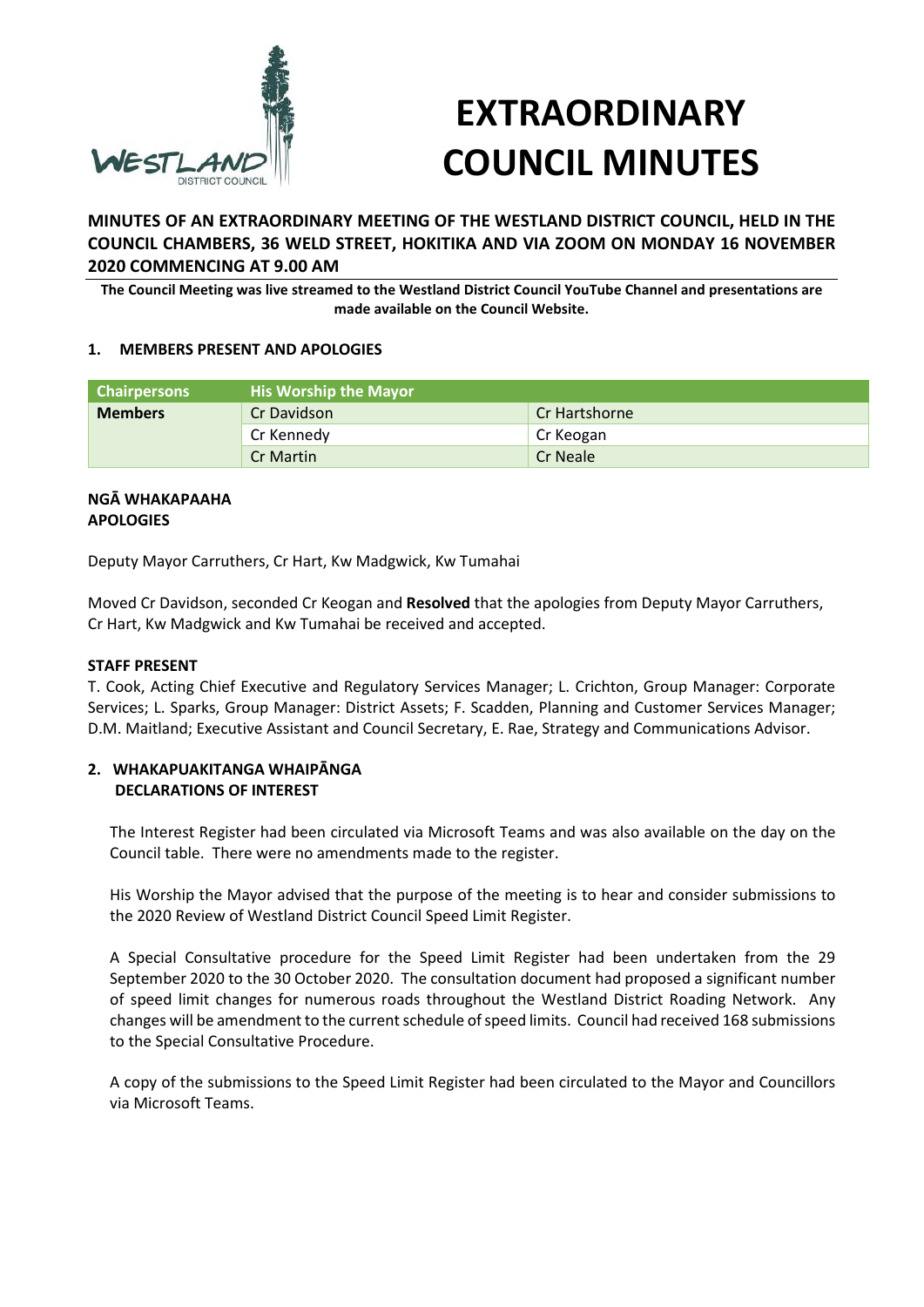# **3. PŪRONGO KAIMAHI STAFF REPORTS**

#### **2020 Review of Westland District Council Speed Limit Register Report**

The Transportation Manager spoke to this item and advised the purpose of this report is to hear and receive submissions on the 2020 Review of Westland District Council Speed Limits Register.

Moved Cr Keogan, seconded Cr Davidson and **Resolved** that:

- A) Council receive the report from the Transportation Manager.
- B) Council hear and receive the written and verbal submissions.
- C) That Council direct staff for formulate a recommendation to the next Council meeting on any changes to be made to the Speed Limits Register, after the hearing and considering the submissions.

#### **Verbal Submitters**

The submitters then presented to Council on the following topics:

- **Linda Buglass spoke in support of her submission.** 
	- Agreed with all of the proposed speed limit changes as proposed.
	- Highlighted some "hot spot" areas.
	- Suggested speed humps on the four roads into Hokitika and also at the Glow Worm Dell.
- **Glenys Byrne spoke in support of her submission.** 
	- Supported the reduction of speed limits in Westland.
	- Support for lowering of speed limits on Providence Drive and Keogans Road (70 km/hr), Golf Links Road and Takutai Road speed (70 km/hr), Camp Street, Kaniere (30 km/hr), Hokitika CBD (30 kms/hr).
	- Kaniere Road-Lake Kaniere Road support for speed limits remaining the same.
	- Section in Revell Street to utilise the area for campervan parking.
	- Lowering of the speed limit on the Hokitika Bridge from 100 km/hr to 50 km/hr.
- **Grant Hinchliff spoke in support of his submission.** 
	- Support reducing the speed limit from the Lake Kaniere edge of the Kaniere Township to Coal Creek, Lake Kaniere; then 100 km/hr from Hurunui Jacks to Lake Kaniere.
- **Ann Bradley spoke in support of her submission.** 
	- Support for a reduction in the speed limit on the Old Christchurch Road.
	- Support for lowering the speed limit at the Arahura Marae, 1 Old Christchurch Road, Arahura.
- **Philip Cook, Camelback Farm and Kokatahi/Kowhitiraingi Community spoke in support of his submission.** 
	- Supported the status quo on the Kaniere-Kowhitirangi Roads.
	- Kaniere boundary to Hokitika Gorge is well maintained, no steep hills and most of the roads are straight and well-marked.
	- A lot of people work in town, and they don't need the reduction in speed limit.
	- Slowing traffic down causes frustration and common-sense is required.
	- Reducing speed limits in this area will impact on industry.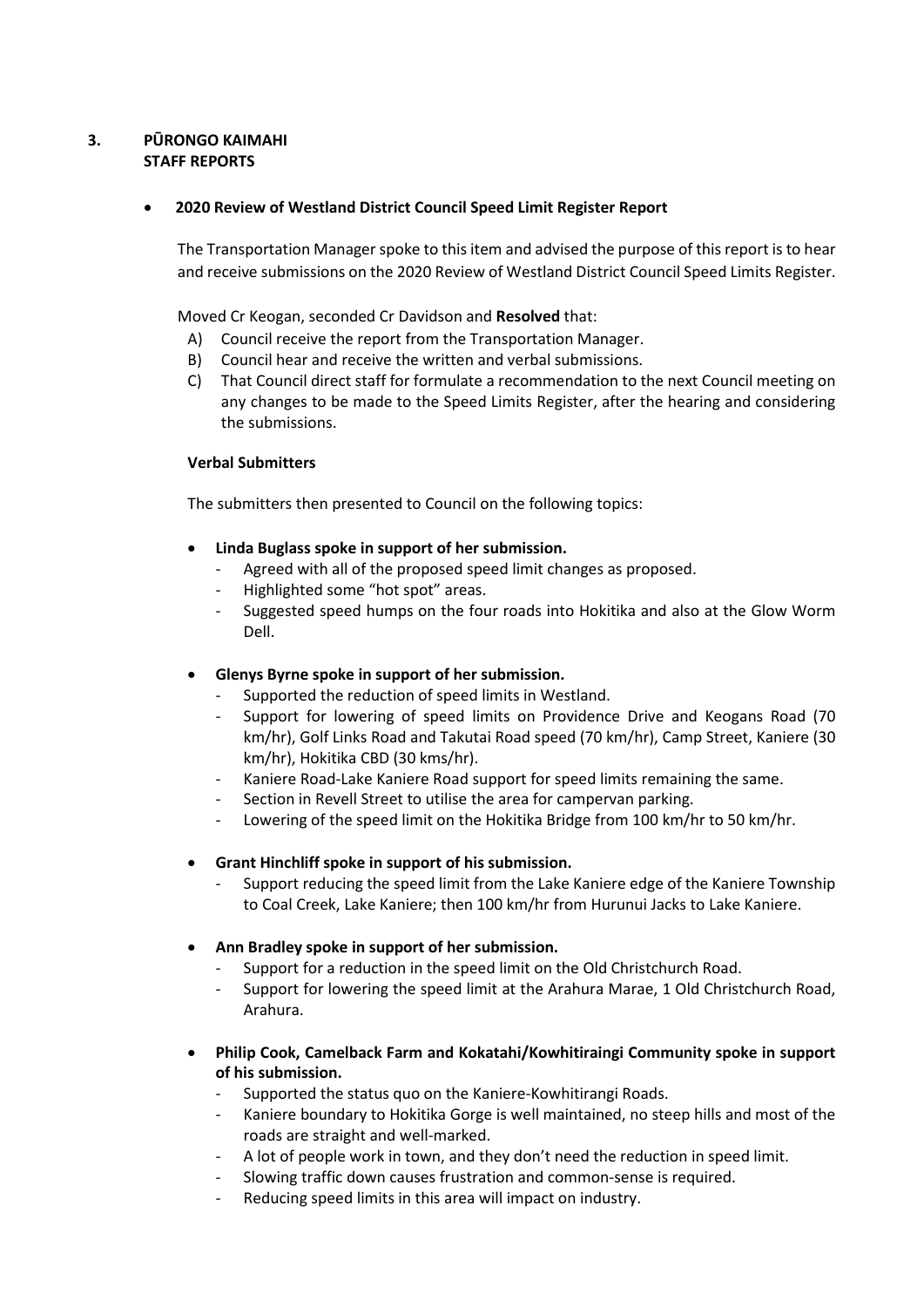- **Debra Magner, Cranley Farms Limited CEO, spoke in support of her submission.** 
	- Supports the proposed speed limit reduction on the Old Christchurch Road, 80 km/hr on the sealed section, and 60 km on the unsealed section of the road.
	- Support for lowering the speed limit at the Arahura Marae.
- **Jo Kearns spoke in support of her submission.** 
	- Supports the proposed speed limit reduction on the Old Christchurch Road 60 km/hr unsealed section, and 80 km/hr sealed section.
	- Suggested the following speed limit reductions: Takutai Road (60 km/hr), Golf Links Road (60 km/hr), Adairs Road (60 km/hr), Hau Hau Road (50 km/hr) from Prossers Bush to above the Hokitika Transfer Station.
- **Stephen Keenan, Deer Farm Owner, spoke in support of his submission.** 
	- Chairman of the Kowhitirangi Lime Works, spokesperson on the Kowhitirangi Flood Scheme**.**
	- Opposed the proposal on altering the speed limits between Kaniere and Hokitika Gorge on the basis of how it will affect farm productivity and cost.
	- Farmers do not need any more impediments to their businesses.
	- Impact on farming service industries.
	- Asked that Council consider the farming community, and the importance of agriculture to the District.
- **Matthew Fairmaid spoke in support of the submission from Rose and Matthew Fairmaid.** 
	- Supported the submission from Stephen Keenan.
	- Opposed the majority of the speed limit changes due to the effect on businesses and also the travelling members of the community who use the road on a daily basis.
	- The effect of travelling times for businesses and tradesmen which will affect clients.
	- Asked for the statistics to support the proposed speed limit.
	- Opposed to the proposed speed reduction in the Hokitika business area.
	- Concerned at the cost of speed limit signage.
	- Asked that Council leave the status quo on all roads, including the Central Business District.

# **Don Neale spoke in support of his submission.**

- Supported the reduction of the speed limit in the CBD to 30 km/hr to encourage pedestrian and cycling traffic.
- Country roads it is important to listen to the locals and what their views are and they should be kept to 100 km/hr.
- Asked that the approaches to Hokitika be reduced to 80 km/hr.
- Support for changes that increase fuel efficiency.
- **Kelly Stevens spoke in support of the submission from Kelly Stevens and Cam Jones (via mobile phone).** 
	- Suggested that the speed limit on Golf Links Road be reduced to 60 km/hr. There are a lot more properties and movements per day on Golf Links Road, including cyclists.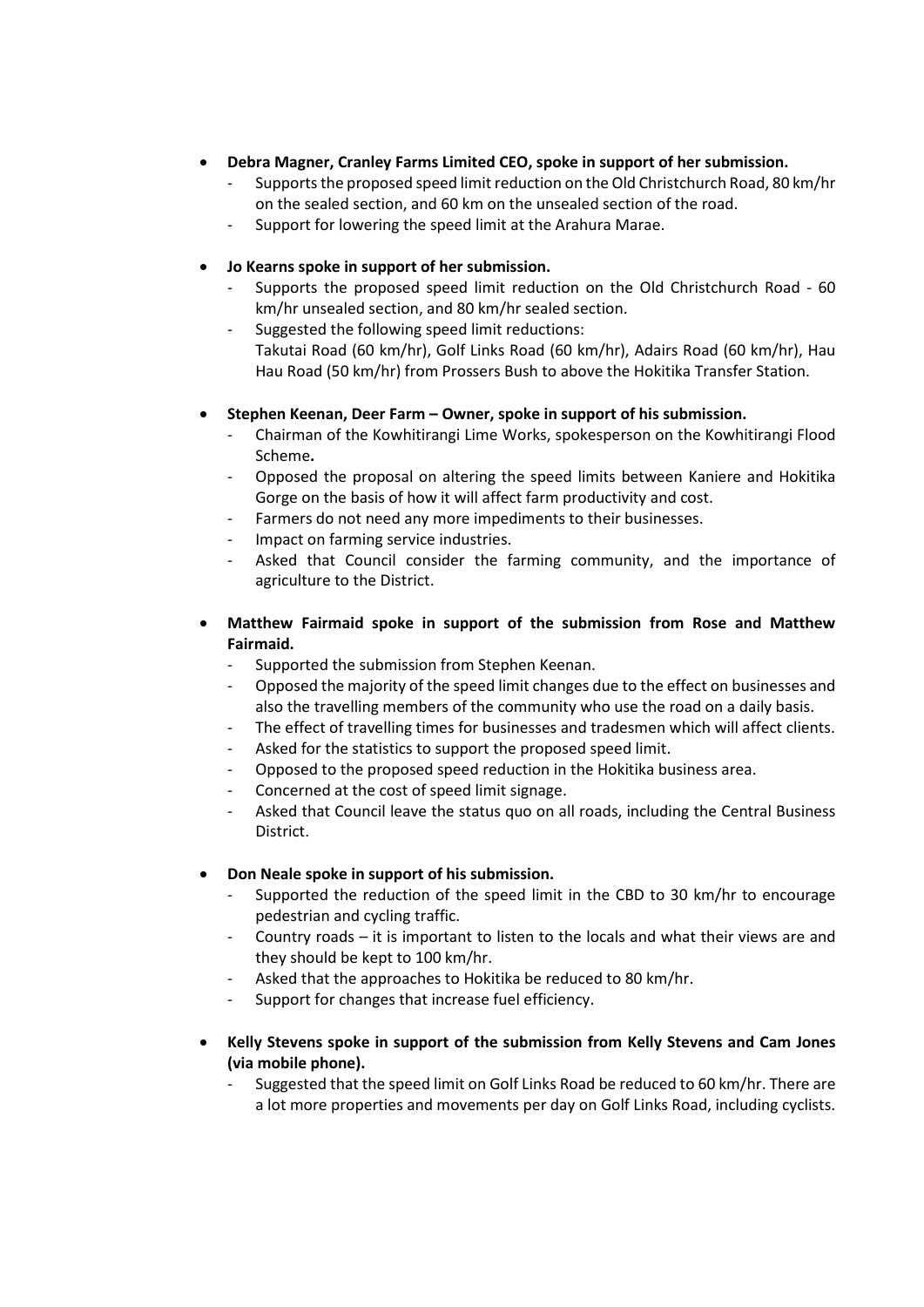## **Colleen Frost spoke in support of her submission.**

- Does not see the need to decrease the speed limit in town.
- Support for speed humps and permanent speed cameras in Hokitika.
- Lowering the speed limit around Lake Kaniere and making the road one-way, with the exception of the local farmers and milk tankers.
- Signage needed at Dorothy Falls.
- Pedestrian crossings.
- **Charlotte Bradley-Peni spoke in support of her submission.** 
	- Submitted on concerns around the speed limits proposed for the North Bank Arahura/Kawhaka Old Christchurch Road and asked that it be revised to not higher than 60 km/hr for the majority of the road.

## **Charlie Cowie spoke in support of his submission.**

- Mr Cowie had not been listed on the schedule, however he had submitted that he wished to speak to his submission.
- Supported a reduction of 60 km/hr to the speed limit from Rafferty's Creek to the Waimea Bridge on Stafford Loop Road.
- Supported the lowering of the speed limit at Glow Worm Dell.

Claudia Landis, Bruce Watson and Nicola Young were unable to speak to their written submissions.

The Executive Assistant was asked to read out the submission from Brendon Quaife who was unable to attend the hearing in person. Mr Quaife supported the status quo with regard to Kaniere Road, Kaniere-Kowhitirangi Road, Stafford Loop Road, Upper Kokatahi Road, Woodstock-Rimu Road, Arahura Valley Road, Bold Head Road.

His Worship the Mayor thanked all the submitters who had taken the time make their submissions to Council.

#### **4. DELIBERATIONS**

#### (to consider and adopt confidential items)

 Moved Cr Keogan, seconded Cr Neale and **Resolved** that Council confirm that the public were excluded from the meeting in accordance with Section 48, Local Government Official Information and Meetings Act 1987 at 10.52 am.

*The meeting was adjourned at 10.52 am for morning tea as Council was then going to discuss if they wished to deliberate on the submissions in the Public Excluded Section of the meeting.* 

The general subject of the matters to be considered while the public are excluded, the reason for passing this resolution in relation to each matter and the specific grounds under Section 48(1) of the Local Government Official Information and Meetings Act 1987 for the passing of the resolution are as follows:

| <b>Item</b><br>No. | considered                     | relation<br>each<br>to<br>matter                     | General subject of Reason for passing Ground(s) under Section 48(1) for the<br>each matter to be this resolution in passing of this resolution                                                        |
|--------------------|--------------------------------|------------------------------------------------------|-------------------------------------------------------------------------------------------------------------------------------------------------------------------------------------------------------|
| 1.                 | Discussion on<br>deliberations | Good<br>reasons<br>withhold exist under<br>Section 7 | to That the public conduct of the relevant<br>part of the proceedings of the meeting<br>would be likely to result in the disclosure<br>of information for which good reason or<br>withholding exists. |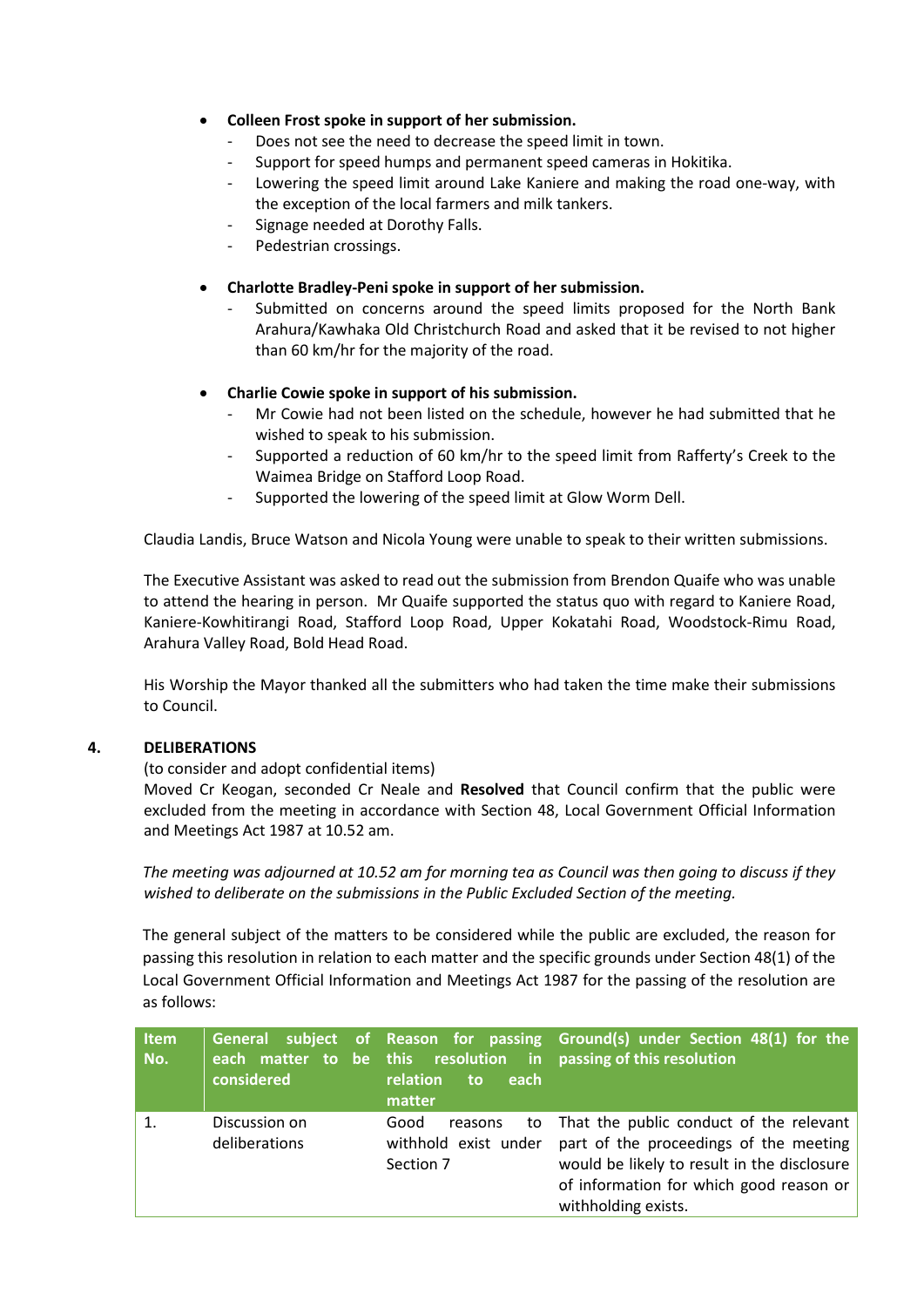This resolution is made in reliance on sections 48(1)(a) and (d) of the Local Government Official Information and Meetings Act 1987 and the particular interests or interests protected by section 7 of that Act, which would be prejudiced by the holding of the relevant part of the proceedings of the meeting in public are as follows:

| <b>Item No.</b> Interest |                                                                                                         |
|--------------------------|---------------------------------------------------------------------------------------------------------|
| 1,2,3                    | Protect the privacy of natural persons, including that of deceased natural persons<br>(Section 7(2)(a)) |

Moved Cr Martin, seconded Cr Kennedy and **Resolved** that the business conducted in the 'Public Excluded Section' be confirmed and accordingly after morning tea, the meeting went back to the open part of the meeting at 11.20 am to conduct the deliberations on the submissions in the open part of the meeting.

The Acting Chief Executive advised that the Transportation Manager will be going through a table of proposed speed limit changes, providing Councillors with an opportunity to make recommendations for change or the status. The recommendations will then be collated and brought back to a Council to adopt the amended register at the 10 December Council Meeting.

| <b>Road Name</b>                                                                                       | <b>Local Area</b>                     | <b>Resolution</b>                                                                                                                                                                                                                                                                                                                                                                 |
|--------------------------------------------------------------------------------------------------------|---------------------------------------|-----------------------------------------------------------------------------------------------------------------------------------------------------------------------------------------------------------------------------------------------------------------------------------------------------------------------------------------------------------------------------------|
| <b>Keogans Road, Mehrtens</b><br><b>Road, Providence Drive</b>                                         | 3 Mile                                | Moved Cr Neale, seconded Cr Kennedy<br>and Resolved that Council adopt the<br>proposed speed limit of 60 km/hr on<br>Keogans Road, Mehrtens Road and<br>Providence Drive.                                                                                                                                                                                                         |
| <b>Old Christchurch Road</b>                                                                           | Arahura                               | Moved Cr Neale, seconded Cr Keogan and<br>Resolved that Council reduce the speed<br>limit on the Old Christchurch Road to 70<br>km/hr (subject to approval by NZTA);<br>noting that if approval is not received<br>from NZTA, then the speed limit on the<br>road revert to 60 km/hr.<br>Cr Davidson, Cr Hartshorne and Cr<br>Kennedy recorded their votes against the<br>motion. |
| <b>Old Christchurch Road</b>                                                                           | Arahura Marae                         | It was agreed that Council staff liaise with<br>the Chair of Te Rūnanga o Ngāti Waewae<br>to ensure that the safety concerns will be<br>addressed by reducing the speed limit to<br>50 km/hr at the Arahura Marae, and the<br>Transportation Manager report back to<br>the December Council meeting.                                                                              |
| <b>Old Christchurch Road</b>                                                                           | Duffers Creek<br>Road<br>and Fox Road | Moved Cr Keogan, seconded Cr Martin<br>and <b>Resolved</b> that Council reduce the<br>speed limit to 60 km/hr on Duffers Creek<br>Road and Fox Road.                                                                                                                                                                                                                              |
| Southside Arahura,<br><b>Humphreys Gully Road,</b><br><b>German Road, One Mile</b><br><b>Line Road</b> | Arahura                               | Moved Cr Kennedy, seconded Cr Neale<br>and Resolved that the speed limit be<br>reduced to 80 km/hr on Southside                                                                                                                                                                                                                                                                   |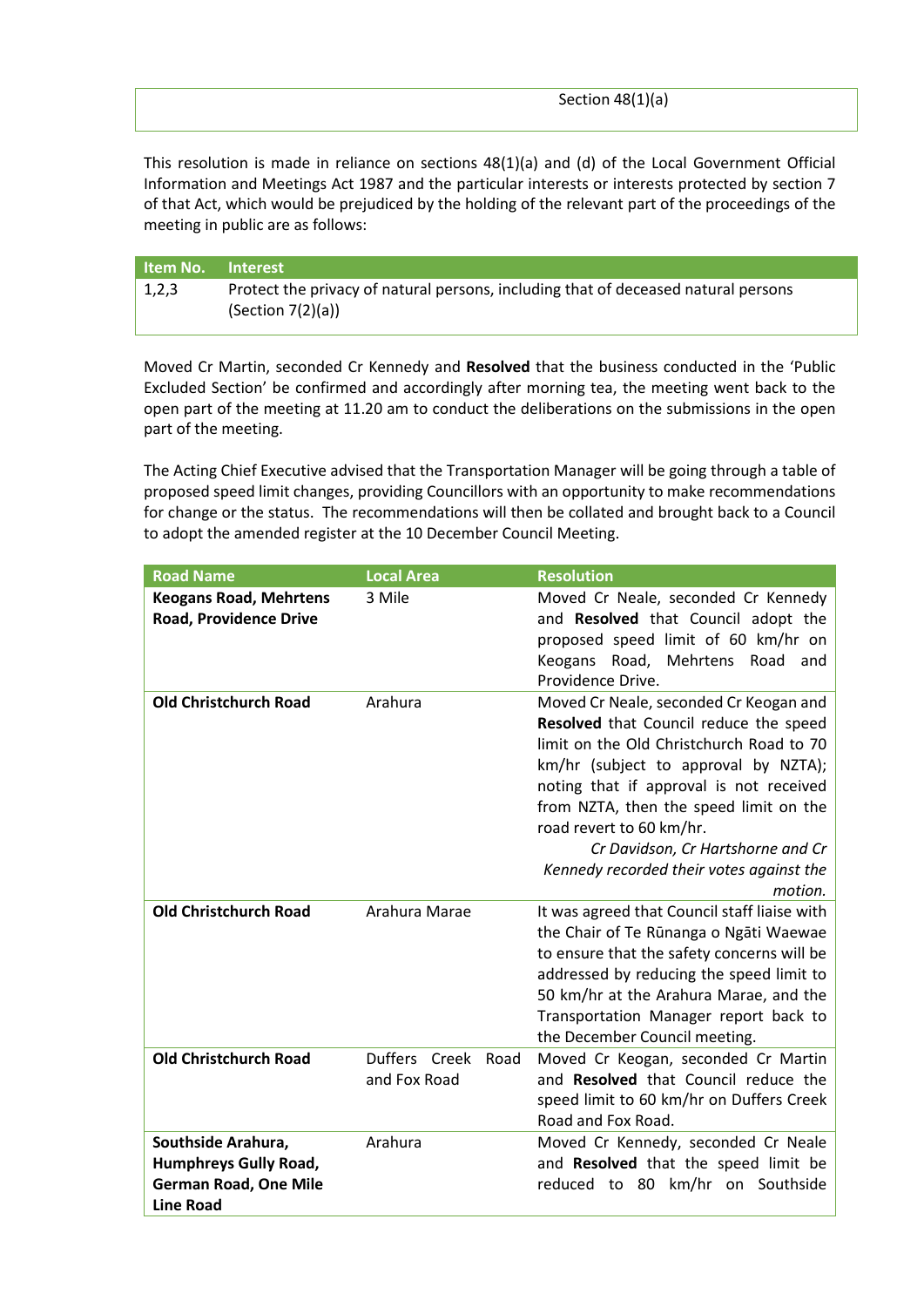|                                                                                                                                                                                                                                                                          |                                                                                                                                       | Arahura, Humphreys Gully Road, German<br>Road and One Mile Line Road.<br>Cr Martin recorded his vote against the<br>motion.<br>Cr Kennedy supported the speed limit on                                                                                                                                                                                                                                                    |
|--------------------------------------------------------------------------------------------------------------------------------------------------------------------------------------------------------------------------------------------------------------------------|---------------------------------------------------------------------------------------------------------------------------------------|---------------------------------------------------------------------------------------------------------------------------------------------------------------------------------------------------------------------------------------------------------------------------------------------------------------------------------------------------------------------------------------------------------------------------|
|                                                                                                                                                                                                                                                                          |                                                                                                                                       | sealed rural roads being 80 km/hr, and the<br>speed limit on the unsealed roads be 60<br>km/hr.                                                                                                                                                                                                                                                                                                                           |
| <b>Gillams Gully Road, Ballarat</b><br>Rise, Callaghans Road,<br><b>Loopline Road, Stafford</b><br>Loop Road, Stafford Road                                                                                                                                              | Goldsborough/Aratika                                                                                                                  | Moved Cr Kennedy, seconded Cr Davidson<br>and Resolved that the speed limit on the<br>sealed stretches of rural roads<br>at<br>Goldsborough/Aratika be reduced to 80<br>km/hr; the unsealed section of roads be<br>reduced to 60 km/hr; and in Stafford<br>Township from<br>Raffertys<br>Creek<br>to<br>Waimea Creek, the speed limit<br>be<br>reduced to 60 km/hr.<br>Cr Keogan recorded her vote against the<br>motion. |
| <b>Cook Flat Road, Lake</b><br><b>Matheson Road, Gillespies</b><br><b>Beach Road</b>                                                                                                                                                                                     | <b>Fox Glacier</b>                                                                                                                    | Kennedy,<br>Moved<br>Cr<br>seconded<br>Cr<br>Hartshorne and Resolved that the sealed<br>section of Cook Flat Road be reduced to<br>80 km/hr; the unsealed section of<br>Gillespies Beach Road be reduced to 60<br>km/hr; and the Lake Matheson Road be<br>reduced to 80 km/hr.                                                                                                                                            |
| <b>Batson Place, Condon</b><br><b>Street, Cowan Place, Cron</b><br><b>Street, Douglas Drive,</b><br>Graham Place, Kamahi<br><b>Crescent, Wallace Street,</b><br><b>Franz Josef Township</b>                                                                              | Franz Josef                                                                                                                           | Moved Cr Neale, seconded Cr Kennedy<br>and Resolved that the speed limit in the<br>Franz Josef Township (with the exception<br>of the State Highway in Franz Josef), be<br>reduced to 30 km/hr.                                                                                                                                                                                                                           |
| Adair Road, Awarua Place,<br>Marks Road, Nyhon Place,<br>Place,<br>Opuka<br>Pauareka<br>Road, Tahutahi Road, Haast<br>Township<br><b>Jackson River Road</b><br>Haast-Jackson Bay Road                                                                                    | Haast<br>Haast-Jackson Bay<br>Road<br>From 300m past Neils<br>Beach Road and 100m<br>towards Neils Beach<br>from Jackson Bay<br>Wharf | Moved Cr Kennedy, seconded Cr Davidson<br>and Resolved that the Haast Township<br>speed limit be reduced to 30 km/hr; the<br>Haast-Jackson Bay Road from 300m past<br>Neils Beach Road be reduced to 60 km/hr;<br>and 100m towards Neils Beach from<br>Jackson Bay Wharf be reduced to 30<br>km/hr; and the Jackson River Road be<br>reduced to 60 km/hr.                                                                 |
| Beach Street, Camp Street,<br>Gibson<br>Quay,<br>Hamilton<br>Railway<br>Terrace,<br>Street,<br>Revell Street, Sewell Street,<br><b>Stafford</b><br>Street,<br><b>Tancred</b><br>Street, Weld Street, Wharf<br>Hokitika<br>Street,<br>Central<br><b>Business District</b> | Hokitika Central<br><b>Business District</b>                                                                                          | Moved Cr Davidson, seconded Cr Martin<br>and Resolved that the speed limit in the<br>Central Business District defined as Beach<br>Street, Camp Street,<br>Gibson<br>Quay,<br>Hamilton Street, Railway Terrace, Revell<br>Street, Sewell Street, Stafford Street,<br>Tancred Street, Weld Street, Wharf Street<br>be reduced to 30 km/hr; and that speed                                                                  |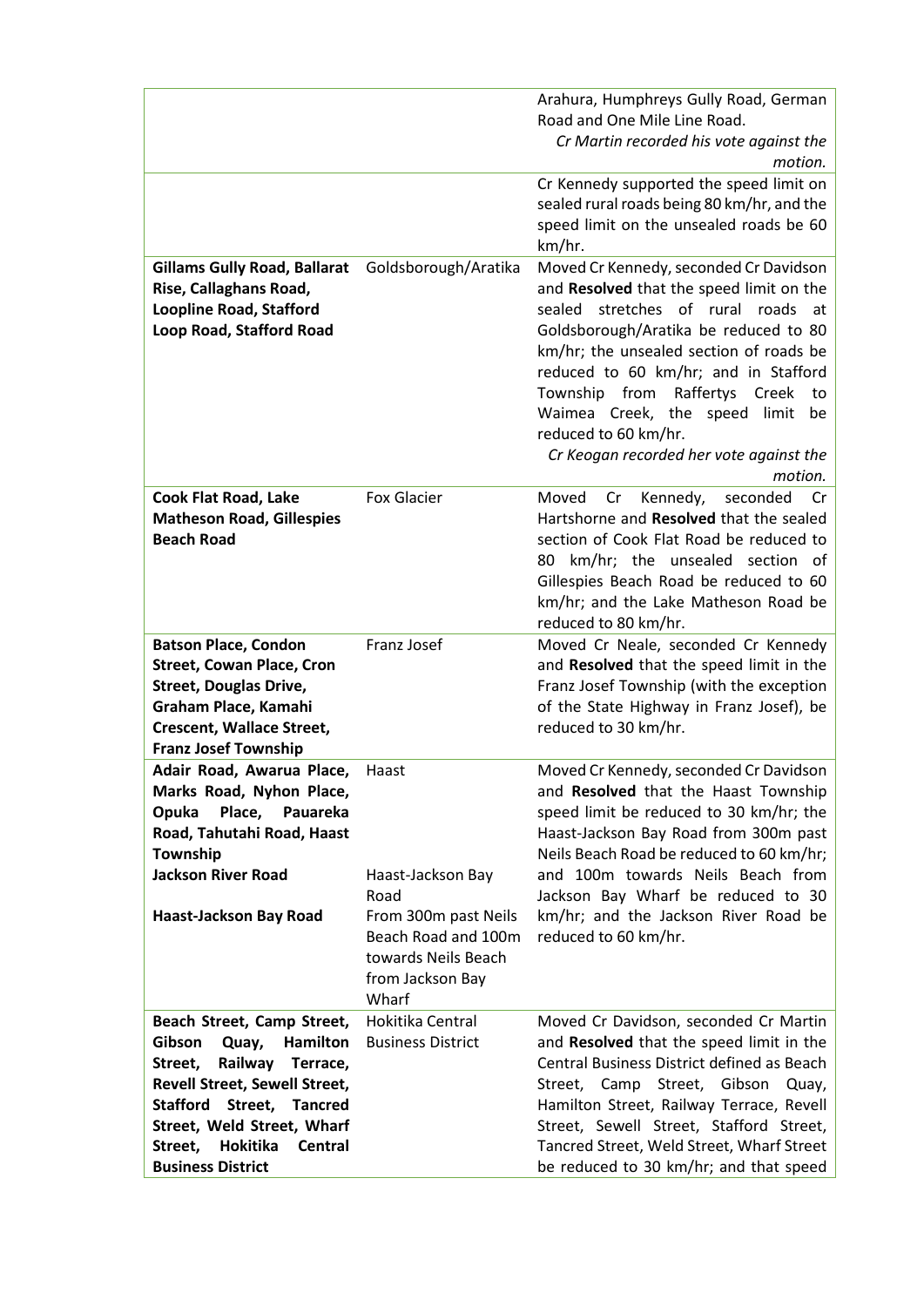|                                                               |                       | limit at Racecourse Terrace be reduced to                                        |
|---------------------------------------------------------------|-----------------------|----------------------------------------------------------------------------------|
|                                                               |                       | 50 km/hr.                                                                        |
| <b>Beach Road, Bold Head</b><br>Road                          | Kakapotahi            | Moved Cr Keogan, seconded Cr Neale and<br>Resolved that the speed limit in Beach |
|                                                               |                       | Road and Bold Head Road at Kakapotahi                                            |
|                                                               |                       | be reduced to 60 km/hr.                                                          |
| Camp Street, Dents Road,                                      | Kaniere               | Moved Cr Neale, seconded Cr Keogan and                                           |
| Hau Hau Road, Hokitika-                                       |                       | Resolved that the speed limits at Kaniere                                        |
| Kaniere Tramway, Kaniere                                      |                       | be reduced as follows:                                                           |
| Road, Pine Tree Road, St                                      |                       |                                                                                  |
| <b>Albans Street</b>                                          |                       | St Albans be reduced to 30 km/hr                                                 |
|                                                               |                       | Camp Street be reduced to 30 km/hr<br>٠                                          |
|                                                               |                       | Hokitika Kaniere Tramway be reduced<br>$\bullet$                                 |
|                                                               |                       | to 40 km/hr between Kaniere Road                                                 |
|                                                               |                       | and Pine Tree Road                                                               |
|                                                               |                       | Dents Road be reduced to 40 km/hr                                                |
|                                                               |                       | Pine Tree Road be reduced to 40                                                  |
|                                                               |                       | km/hr between Kaniere Road and                                                   |
|                                                               |                       | Hokitika Kaniere Tramway<br>Kaniere Road from 60 km/hr to 70<br>$\bullet$        |
|                                                               |                       | km/hr to be moved just past Service                                              |
|                                                               |                       | Engineering.                                                                     |
|                                                               |                       | Kaniere Road from 60 km/hr to 70                                                 |
|                                                               |                       | km/hr to be moved just past Service                                              |
|                                                               |                       | Engineering.                                                                     |
| <b>Camelback</b><br>Road,<br>Cropp                            | Kokatahi/Kowhitirangi | Moved Cr Keogan, seconded Cr Davidson                                            |
| Road, Ford Road<br>South,                                     | <b>Valley Roads</b>   | and Resolved that the status quo remain                                          |
| <b>Hackells</b><br>Mill<br>Road,                              |                       | the<br>for<br>the<br>speed<br>limits<br>on                                       |
| Kaniere-<br>Johnston<br>Road,                                 |                       | Kokatahi/Kowhitirangi Valley Roads.                                              |
| Kowhitirangi Road, Lake<br>Road, MacArthur<br><b>Arthur</b>   |                       |                                                                                  |
| Road,<br><b>Mulvaney</b><br>Road,                             |                       |                                                                                  |
| <b>Neilson</b><br>Municipal Road,                             |                       |                                                                                  |
| <b>Station</b><br>Road,<br>Road,                              |                       |                                                                                  |
| <b>Stopbank</b><br>Road,<br><b>Upper</b>                      |                       |                                                                                  |
| Kokatahi Road, Wall Road,                                     |                       |                                                                                  |
| <b>Whitcombe Valley Road</b>                                  |                       |                                                                                  |
| <b>Sanctuary Place</b>                                        | Kumara                | Moved Cr Neale, seconded Cr Keogan and                                           |
|                                                               |                       | Resolved that the speed<br>limit<br>on                                           |
|                                                               |                       | Sanctuary Place be reduced to 50 km/hr.                                          |
| Dorothy Falls Road, Lake                                      | Lake Kaniere          | Moved Cr Keogan, seconded Cr Davidson                                            |
| <b>Kaniere</b><br>Road,<br><b>Kaniere</b><br>Lake<br>Kaniere, |                       | and Resolved that the speed limits be<br>reduced as follows:                     |
| Township,<br><b>Kaniere</b><br>Township<br>to                 |                       |                                                                                  |
| Hurunui Jacks.                                                |                       | Dorothy Falls Road to 40 km/hr.                                                  |
|                                                               |                       | Lake Kaniere Road from Kaniere Road                                              |
|                                                               |                       | to existing 70/100 km/hr change                                                  |
|                                                               |                       | reduce to 50km/h then to Hurunui                                                 |
|                                                               |                       | Jacks reduce to 80 km/hr.                                                        |
|                                                               |                       | Kaniere Township reduced to 50                                                   |
|                                                               |                       | km/hr on Kaniere Road from a point                                               |
|                                                               |                       | just past Pine Tree Road to Lake                                                 |
|                                                               |                       | Kaniere Road.                                                                    |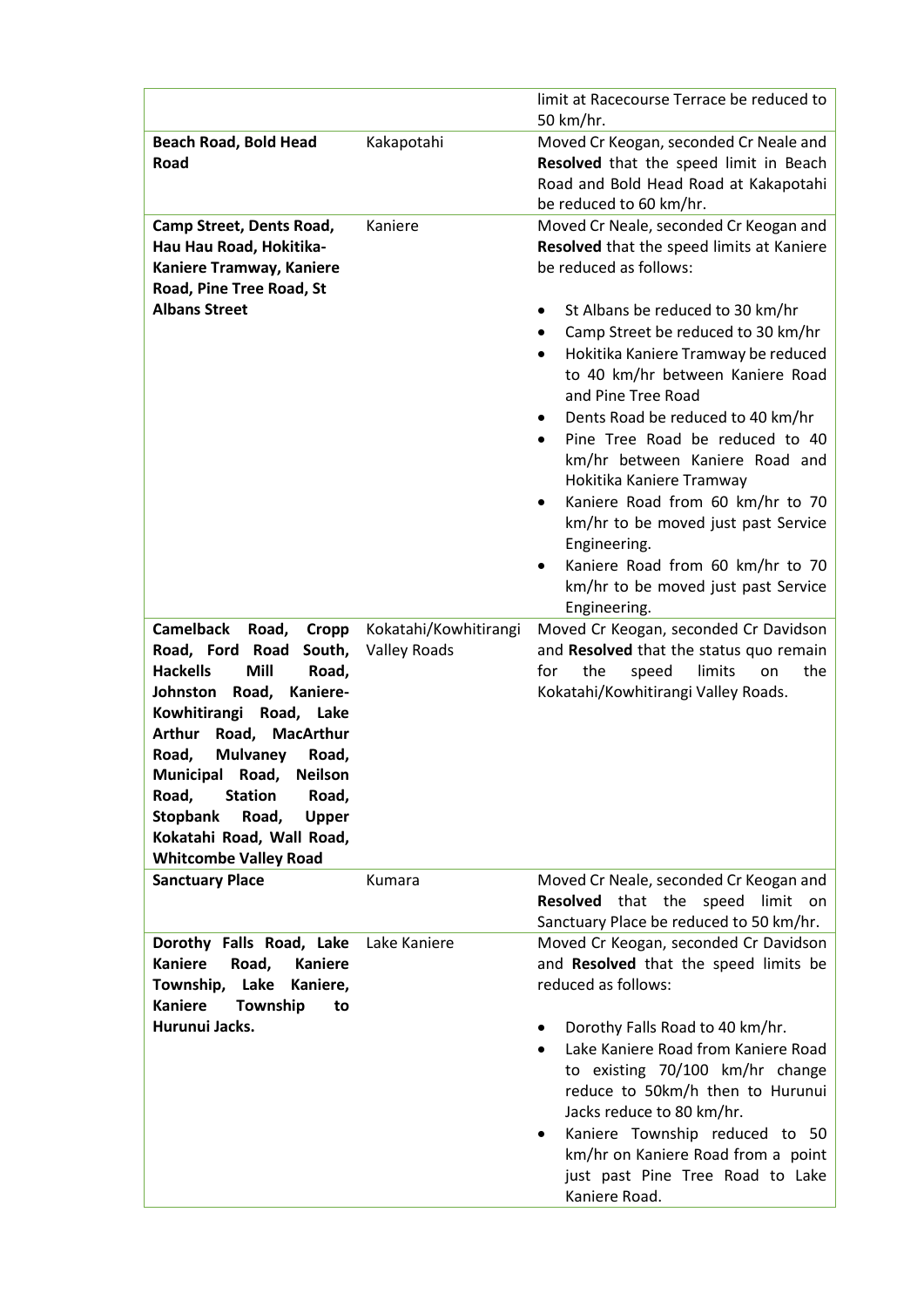| <b>Forks-Okarito Road</b>                                                                             | Okarito                             | Moved<br>Kennedy,<br>Cr<br>seconded<br>Cr<br>Hartshorne and Resolved that the speed<br>limit on the Okarito Road be reduced to 80<br>km/hr.                                                                                                                                                                                                                                                                         |
|-------------------------------------------------------------------------------------------------------|-------------------------------------|---------------------------------------------------------------------------------------------------------------------------------------------------------------------------------------------------------------------------------------------------------------------------------------------------------------------------------------------------------------------------------------------------------------------|
| <b>Woodstock Rimu Road,</b><br><b>Seddon Terrace Road</b>                                             | Rimu                                | Moved Cr Keogan, seconded Cr Neale and<br>Resolved that the speed limit on the<br>Woodstock-Rimu<br>Road<br>and<br>Seddon<br>Terrace Road be reduced to 80 km/hr.                                                                                                                                                                                                                                                   |
| <b>Adair Road, Arthurstown</b><br>Road, Craig Road,<br>Southernwood Road,<br><b>Takutai</b>           | Southside                           | Moved<br>Cr<br>Keogan,<br>seconded<br>Cr<br>Hartshorne and Resolved that the speed<br>limits be reduced on the following roads:<br>Adairs Road - 60 km/hr<br>Arthurstown Road - 80 km/hr<br>Craig Road - 80 km/hr<br>Southernwood Road - 80 km/hr                                                                                                                                                                   |
| <b>Golf Links Road, Takutai</b><br>Road                                                               | Southside and Takutai               | Moved Cr Keogan, seconded Cr Neale and<br>Resolved that the speed limits be reduced<br>on the following roads:<br>Golf Links Road - 60 km/hr<br>Takutai Road - 60 km/hr.<br>$\bullet$                                                                                                                                                                                                                               |
| <b>Milltown Road</b>                                                                                  | Lake Kaniere                        | Moved Cr Kennedy, seconded Cr Davidson<br>and Resolved that the speed limit on the<br>Milltown Road be reduced to 60 km/hr.                                                                                                                                                                                                                                                                                         |
| <b>Hau Hau Road (locally</b><br>called Tuckers Flat Road)                                             | Lake Kaniere<br>Road/Blue Spur Road | Moved Cr Keogan, seconded His Worship<br>the Mayor and Resolved that the speed<br>limit on Hau Hau Road between lake<br>Kaniere Road and Blue Spur Road be<br>reduced to 60 km/hr.                                                                                                                                                                                                                                  |
| <b>Bottom of Racecourse</b><br><b>Terrace on Hau Hau Road</b><br>to Hampden Street (Town<br>entrance) | Hokitika                            | Moved Cr Neale, seconded Cr Martin and<br>Resolved that the speed limit from the<br>bottom of Racecourse Terraces on Hau<br>Hau Road to Hampden Street be reduced<br>to 50 km/hr.<br>Councillors noted that this item had not<br>been consulted on as part of the speed<br>limit review process, however they were of<br>the opinion that this was an important<br>safety concern that required to be<br>addressed. |

Cr Martin requested that the staff report to the 10 December 2020 Council meeting include maps to enable the public to visualise the proposed changes to the speed limits.

His Worship the Mayor thanked all the submitters and staff who had been involved in the process.

# **DATE OF THE NEXT ORDINARY COUNCIL MEETING – 26 NOVEMBER 2020 COUNCIL CHAMBERS, 36 WELD STREET, HOKITIKA AND VIA ZOOM.**

**MEETING CLOSED AT 1.04 PM.** 

Г